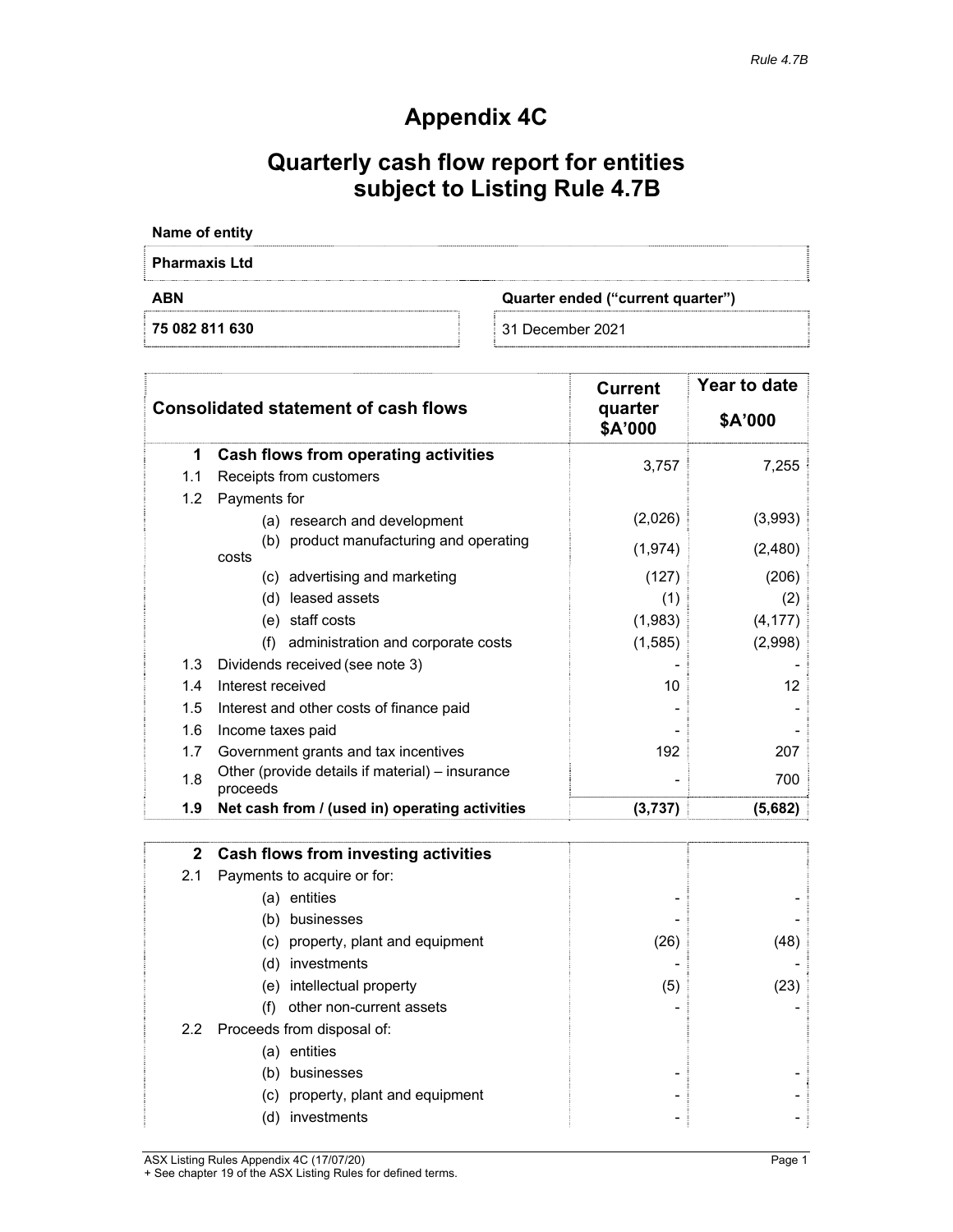| 2.6 | Net cash from / (used in) investing activities | (31) |  |
|-----|------------------------------------------------|------|--|
|     | 2.5 Other (provide details if material)        | -    |  |
|     | 2.4 Dividends received (see note 3)            |      |  |
|     | 2.3 Cash flows from loans to other entities    |      |  |
|     | other non-current assets<br>(1)                |      |  |
|     | (e) intellectual property                      |      |  |

| 3   | Cash flows from financing activities                                                       |       |         |
|-----|--------------------------------------------------------------------------------------------|-------|---------|
| 3.1 | Proceeds from issues of equity securities (excluding<br>convertible debt securities)       | 9,100 | 9,100   |
| 3.2 | Proceeds from issue of convertible debt securities                                         |       |         |
| 3.3 | Proceeds from exercise of options                                                          |       |         |
| 3.4 | Transaction costs related to issues of equity<br>securities or convertible debt securities |       |         |
| 3.5 | Proceeds from borrowings                                                                   |       |         |
| 3.6 | Repayment of borrowings (lease payments)                                                   | (592) | (1.185) |
| 3.7 | Transaction costs related to loans and borrowings                                          |       |         |
| 3.8 | Dividends paid                                                                             |       |         |
| 3.9 | Other (provide details if material)                                                        | (5)   | (8)     |
| 3.1 | Net cash from / (used in) financing activities                                             | 8,503 | 7.907   |

| 4   | Net increase / (decrease) in cash and cash<br>equivalents for the period |         |         |
|-----|--------------------------------------------------------------------------|---------|---------|
| 4.1 | Cash and cash equivalents at beginning of period                         | 16,131  | 18,712  |
| 4.2 | Net cash from / (used in) operating activities<br>(item 1.9 above)       | (3,737) | (5,682) |
| 4.3 | Net cash from / (used in) investing activities (item 2.6<br>above)       | (31)    | (71)    |
| 4.4 | Net cash from / (used in) financing activities<br>(item 3.10 above)      | 8,503   | 7.907   |
| 4.5 | Effect of movement in exchange rates on cash held                        |         |         |
| 4.6 | Cash and cash equivalents at end of period                               | 20,866  | 20,866  |

| 5.  | Reconciliation of cash and cash<br>equivalents<br>at the end of the quarter (as shown in the<br>consolidated statement of cash flows) to the<br>related items in the accounts | <b>Current quarter</b><br>\$A'000 | <b>Previous quarter</b><br>\$A'000 |
|-----|-------------------------------------------------------------------------------------------------------------------------------------------------------------------------------|-----------------------------------|------------------------------------|
| 5.1 | <b>Bank balances</b>                                                                                                                                                          | 724                               | 422                                |
| 5.2 | Call deposits                                                                                                                                                                 | 13.507                            | 8,382                              |
| 5.3 | Bank overdrafts                                                                                                                                                               |                                   |                                    |
| 5.4 | Other (Term deposits)                                                                                                                                                         | 6,635                             | 7,327                              |
| 5.5 | Cash and cash equivalents at end of<br>quarter (should equal item 4.6 above)                                                                                                  | 20,866                            | 16,131                             |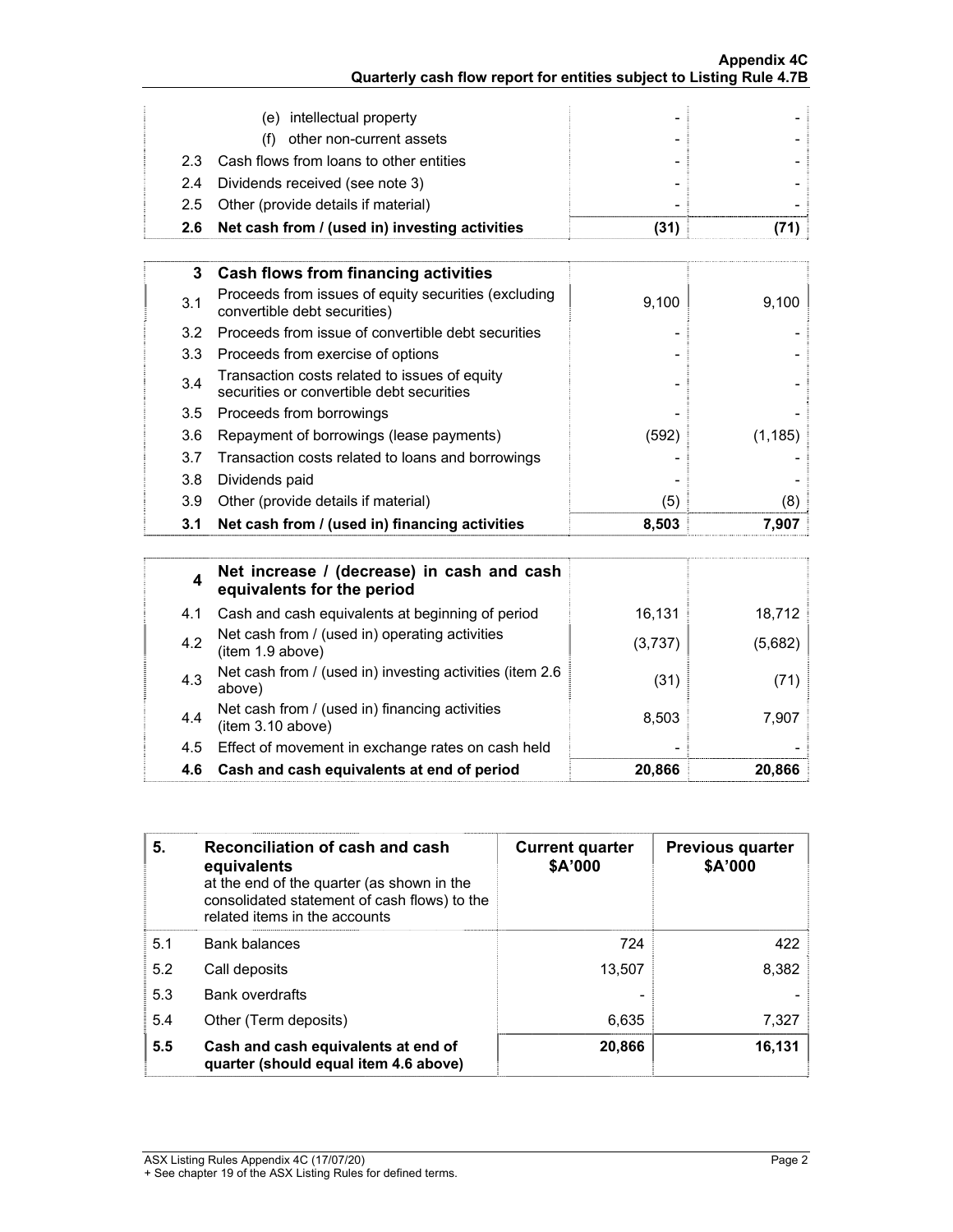| 6.  | Payments to related parties of the entity and their<br>associates                                                                                           | <b>Current quarter</b><br>\$A'000 |
|-----|-------------------------------------------------------------------------------------------------------------------------------------------------------------|-----------------------------------|
| 6.1 | Aggregate amount of payments to related parties and their<br>associates included in item 1                                                                  |                                   |
| 6.2 | Aggregate amount of payments to related parties and their<br>associates included in item 2                                                                  |                                   |
|     | Note: if any amounts are shown in items 6.1 or 6.2, your quarterly activity report must include a description of, and an<br>explanation for, such payments. |                                   |

| 7.  | <b>Financing facilities</b><br>Note: the term "facility' includes all forms of financing<br>arrangements available to the entity.<br>Add notes as necessary for an understanding of the<br>sources of finance available to the entity. | <b>Total facility</b><br>amount at quarter<br>end<br>\$A'000 | Amount drawn at<br>quarter end<br>\$A'000 |
|-----|----------------------------------------------------------------------------------------------------------------------------------------------------------------------------------------------------------------------------------------|--------------------------------------------------------------|-------------------------------------------|
| 7.1 | Loan facilities                                                                                                                                                                                                                        | Nil                                                          | Nil i                                     |
| 7.2 | Credit standby arrangements                                                                                                                                                                                                            | Nil                                                          | Nil 1                                     |
| 7.3 | Other (please specify)                                                                                                                                                                                                                 | Nil                                                          | Nil                                       |
| 7.4 | <b>Total financing facilities</b>                                                                                                                                                                                                      | Nil                                                          | Nil                                       |
| 7.5 | Unused financing facilities available at quarter end                                                                                                                                                                                   |                                                              | Nil i                                     |

7.6 Include in the box below a description of each facility above, including the lender, interest rate, maturity date and whether it is secured or unsecured. If any additional financing facilities have been entered into or are proposed to be entered into after quarter end, include a note providing details of those facilities as well.

| 8.  | Estimated cash available for future operating activities                                                                                                                                                       | \$A'000 |
|-----|----------------------------------------------------------------------------------------------------------------------------------------------------------------------------------------------------------------|---------|
| 8.1 | Net cash from / (used in) operating activities (item 1.9)                                                                                                                                                      | (3,996) |
| 8.2 | Cash and cash equivalents at quarter end (item 4.6)                                                                                                                                                            | 20,866  |
| 8.3 | Unused finance facilities available at quarter end (item 7.5)                                                                                                                                                  |         |
| 8.4 | Total available funding (item $8.2 +$ item $8.3$ )                                                                                                                                                             | 20,866  |
| 8.5 | Estimated quarters of funding available (item 8.4 divided by<br>item $8.1$ )                                                                                                                                   | 5.2     |
|     | Note: if the entity has reported positive net operating cash flows in item 1.9, answer item 8.5 as "N/A". Otherwise, a<br>figure for the estimated quarters of funding available must be included in item 8.5. |         |
| 8.6 | If item 8.5 is less than 2 quarters, please provide answers to the following questions:                                                                                                                        |         |
|     | 8.6.1<br>Does the entity expect that it will continue to have the current level of net operating<br>cash flows for the time being and, if not, why not?                                                        |         |

Answer: N/A